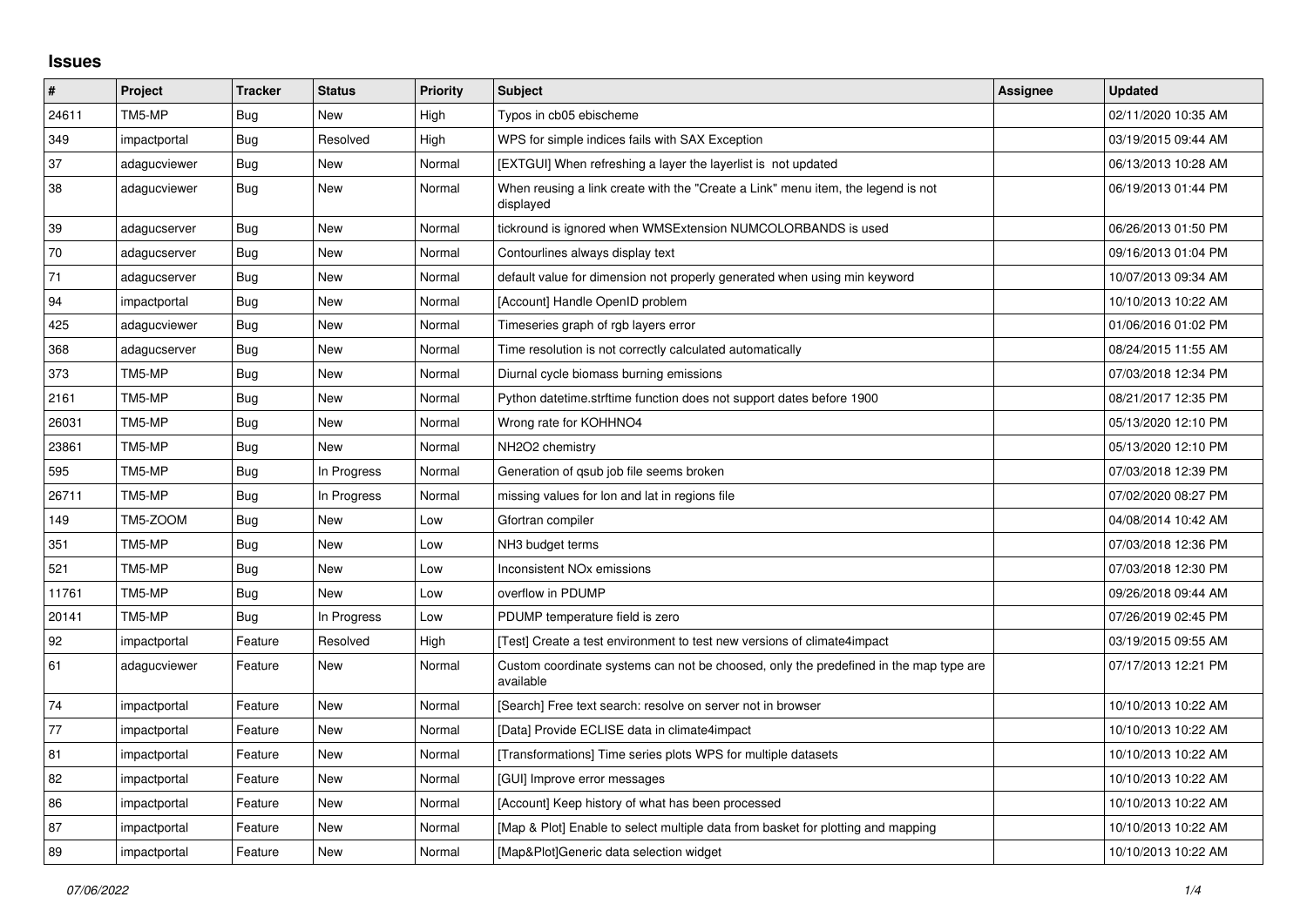| $\vert$ # | Project      | <b>Tracker</b> | <b>Status</b> | Priority | <b>Subject</b>                                                               | <b>Assignee</b> | <b>Updated</b>      |
|-----------|--------------|----------------|---------------|----------|------------------------------------------------------------------------------|-----------------|---------------------|
| 90        | impactportal | Feature        | New           | Normal   | [Use cases] Precoocked data selection widget with use case data              |                 | 10/10/2013 10:22 AM |
| 91        | impactportal | Feature        | <b>New</b>    | Normal   | [Basket] Move Basket in menu bar                                             |                 | 10/10/2013 10:22 AM |
| 350       | impactportal | Feature        | New           | Normal   | Add a link to go to the basket at the bottom of the data discovery page      |                 | 03/19/2015 10:59 AM |
| 1012      | dummy        | Feature        | <b>New</b>    | Normal   | test gantt main project                                                      |                 | 12/20/2016 09:09 AM |
| 1013      | subproject 1 | Feature        | <b>New</b>    | Normal   | test subproject task gantt                                                   |                 | 12/20/2016 09:10 AM |
| 8611      | TurboWin     | Feature        | <b>New</b>    | Normal   | displaying latest obs                                                        |                 | 12/19/2017 09:36 AM |
| 8621      | TurboWin     | Feature        | <b>New</b>    | Normal   | WOW upload                                                                   |                 | 12/19/2017 09:42 AM |
| 8641      | TurboWin     | Feature        | New           | Normal   | plot position offline                                                        |                 | 12/19/2017 09:44 AM |
| 8651      | TurboWin     | Feature        | New           | Normal   | update to WMO cloud atlas                                                    |                 | 12/19/2017 09:46 AM |
| 8661      | TurboWin     | Feature        | <b>New</b>    | Normal   | instruction videos                                                           |                 | 12/19/2017 09:49 AM |
| 8671      | TurboWin     | Feature        | <b>New</b>    | Normal   | option to insert Relative Humidity                                           |                 | 12/19/2017 09:59 AM |
| 8681      | TurboWin     | Feature        | New           | Normal   | SOG and COG computing                                                        |                 | 12/19/2017 10:03 AM |
| 10221     | TM5-MP       | Feature        | In Progress   | Normal   | MOGUNTIA and KPP                                                             |                 | 09/20/2018 01:59 PM |
| 75        | impactportal | Feature        | Resolved      | Normal   | [Search]Move backend to ESGF search                                          |                 | 07/15/2014 02:10 PM |
| 80        | impactportal | Feature        | Resolved      | Normal   | [Transformation] CDO indices calculations as WPS service                     |                 | 03/19/2015 10:04 AM |
| 83        | impactportal | Feature        | Resolved      | Normal   | [Basket]Add 'Remove all' button                                              |                 | 03/19/2015 09:58 AM |
| 84        | impactportal | Feature        | Resolved      | Normal   | [Basket]Enable sorting on basket                                             |                 | 03/19/2015 09:57 AM |
| 88        | impactportal | Feature        | Resolved      | Normal   | [Basket]Create widget for basket access in all portal elements               |                 | 03/19/2015 09:56 AM |
| 93        | impactportal | Feature        | Resolved      | Normal   | [Basket] Add a "Get All" button to retrieve all items at once                |                 | 03/19/2015 09:56 AM |
| 23221     | TM5-MP       | Feature        | In Progress   | Normal   | Remapping of M7 dry/wet radii from restart file missing                      |                 | 12/05/2019 11:07 AM |
| 76        | impactportal | Feature        | New           | Low      | [Search] Group search results in folders                                     |                 | 10/10/2013 10:22 AM |
| 85        | impactportal | Feature        | New           | Low      | [Basket]Enable grouping of data in datasets                                  |                 | 10/10/2013 10:22 AM |
| 440       | TM5-MP       | Feature        | <b>New</b>    | Low      | Assumption in calculation of friction velocity over land                     |                 | 07/03/2018 12:51 PM |
| 12101     | TM5-MP       | Feature        | New           | Low      | Updating Corner halo grid boxes                                              |                 | 10/10/2018 03:39 PM |
| 8931      | TM5-MP       | Feature        | In Progress   | Low      | removing dependence on HDF4                                                  |                 | 11/18/2019 02:07 PM |
| 73        | impactportal | Support        | Resolved      | Normal   | [ESG Security] No 'view' on data located at other ESG nodes as BADC and DKRZ |                 | 07/15/2014 02:10 PM |
| 8631      | TurboWin     | Task           | New           | Normal   | Help files update                                                            |                 | 12/19/2017 09:43 AM |
| 439       | TM5-MP       | Task           | New           | Low      | Treatment of ice clouds in photolysis                                        |                 | 07/03/2018 12:35 PM |
| 10281     | TM5-MP       | Task           | New           | Low      | Dry deposition of gas-phase H2SO4 and DMS                                    |                 | 07/03/2018 12:51 PM |
| 26231     | PyCAMA       | Support        | New           | Normal   | [PyCAMA] Verify configuration of PyCAMA for daily extractions                | Jacques Claas   | 12/01/2020 05:30 PM |
| 28421     | PyCAMA       | Support        | New           | Normal   | Prepare for version 2 quality control monitoring.                            | Jacques Claas   | 12/01/2020 05:39 PM |
| 26241     | PyCAMA       | Support        | In Progress   | Normal   | [PyCAMA] Supply list of up to 12 parameters you want to follow over time     | Jacques Claas   | 12/01/2020 05:34 PM |
| 14161     | PyCAMA       | Support        | Feedback      | Normal   | Time dependent QC questionnaire                                              | Jacques Claas   | 04/28/2020 09:59 AM |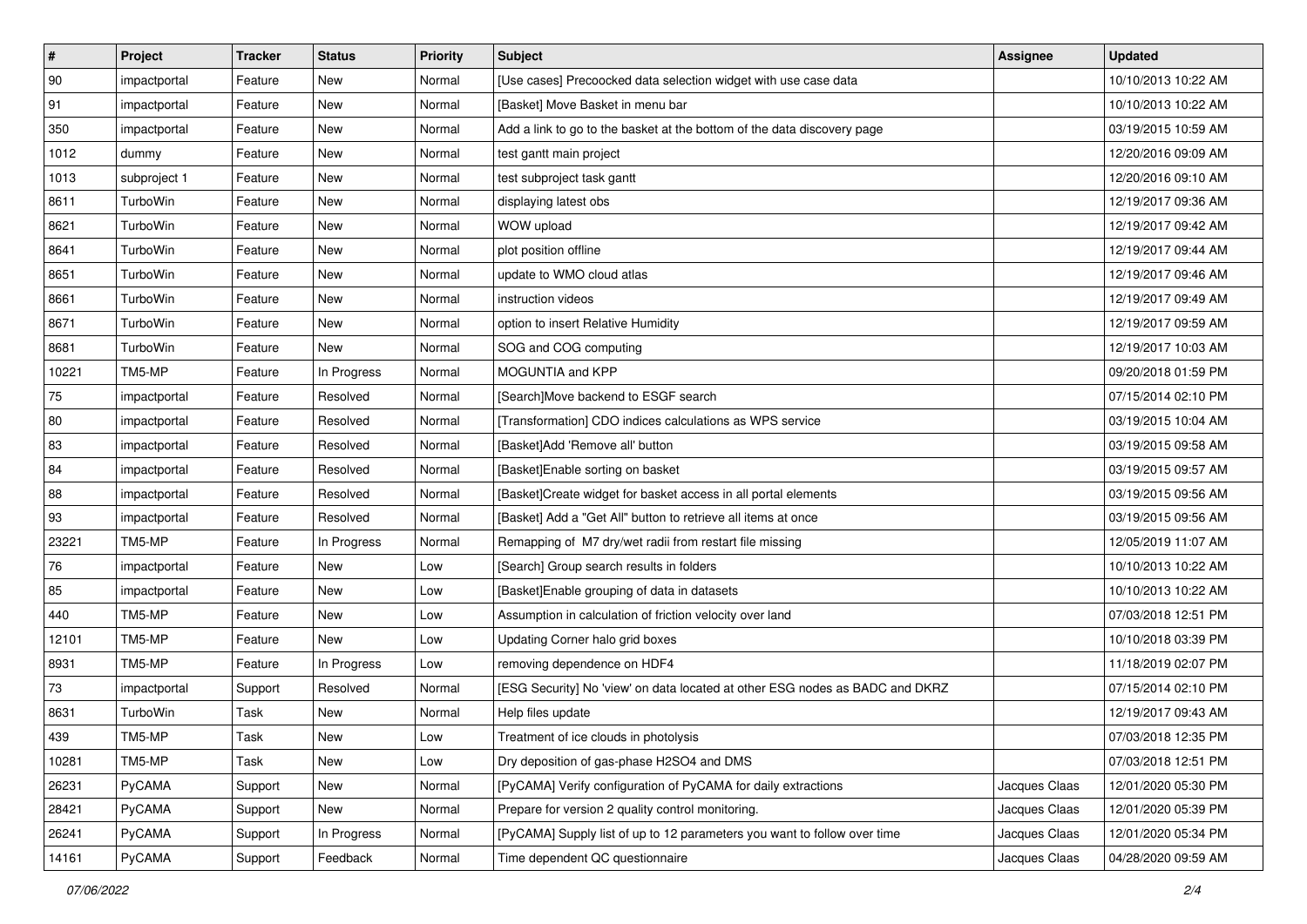| $\pmb{\#}$   | Project       | <b>Tracker</b> | <b>Status</b> | <b>Priority</b> | <b>Subject</b>                                                                                             | Assignee             | <b>Updated</b>      |
|--------------|---------------|----------------|---------------|-----------------|------------------------------------------------------------------------------------------------------------|----------------------|---------------------|
| 28431        | PyCAMA        | Support        | Feedback      | Normal          | [PyCAMA] How long should the daily reports be available once the time-dependent<br>monitoring is in place? | Jacques Claas        | 10/15/2020 10:26 AM |
| 362          | TM5-MP        | <b>Bug</b>     | New           | Normal          | Dry deposition total for agreggated NOx                                                                    | Jason Williams       | 06/24/2015 02:06 PM |
| 367          | TM5-MP        | Feature        | New           | Low             | Heterogeneous reaction rates for bulk aerosol version                                                      | Jason Williams       | 07/03/2018 12:36 PM |
| 372          | adagucserver  | <b>Bug</b>     | <b>New</b>    | Normal          | [KDC WCS] Web Coverage Service on point data does not function correctly                                   | Maarten Plieger      | 09/09/2015 07:28 AM |
| 158          | impactportal  | Bug            | Resolved      | Normal          | [OPENDAP] Wrong HTTP status code when file is missing: 403 instead of 404.                                 | Maarten Plieger      | 03/19/2015 09:53 AM |
| 161          | adagucserver  | <b>Bug</b>     | Resolved      | Normal          | Point datasets where the data starts with a nodata value are not displayed at all                          | Maarten Plieger      | 07/25/2014 12:46 PM |
| 210          | impactportal  | Bug            | Resolved      | Normal          | OpenID composer accepts only names from 3 characters or more                                               | Maarten Plieger      | 03/19/2015 09:52 AM |
| 62           | adagucserver  | <b>Bug</b>     | Resolved      | Normal          | Special tokens like < and > are not encoded in the GetCapabilities document                                | Maarten Plieger      | 07/25/2014 12:05 PM |
| 159          | impactportal  | <b>Bug</b>     | Resolved      | Normal          | [WPS] When submitting a WPS job, the XML status document is sometimes not directly<br>available --> Error  | Maarten Plieger      | 03/19/2015 09:52 AM |
| $ 40\rangle$ | adagucserver  | Feature        | Resolved      | Normal          | Highest value in Legend is not necessarily highest value in the map                                        | Maarten Plieger      | 07/25/2014 12:06 PM |
| 19181        | PyCAMA        | <b>Bug</b>     | New           | Normal          | Date reported on Input data per granule possibly incorrect for offline                                     | Maarten Sneep        | 05/25/2020 08:27 AM |
| 26181        | PyCAMA        | <b>Bug</b>     | New           | Normal          | [PyCAMA] Time assigned to time-slice                                                                       | <b>Maarten Sneep</b> | 06/02/2020 09:27 AM |
| 32511        | PyCAMA        | Bug            | New           | Normal          | use of coregistration package in loop crashes without warning ("terminated")                               | <b>Maarten Sneep</b> | 08/19/2021 11:24 AM |
| 27221        | PyCAMA        | <b>Bug</b>     | Resolved      | Normal          | [PyCAMA] crash when encountering empty files                                                               | <b>Maarten Sneep</b> | 07/28/2020 01:24 PM |
| 27251        | PyCAMA        | <b>Bug</b>     | Resolved      | Normal          | [PyCAMA] incompatibility with python 3.3                                                                   | Maarten Sneep        | 07/24/2020 08:23 AM |
| 28981        | PyCAMA        | Bug            | Resolved      | Normal          | [PyCAMA] Hard crash when processing NPP data                                                               | Maarten Sneep        | 11/27/2020 11:54 AM |
| 33291        | PyCAMA        | <b>Bug</b>     | Resolved      | Normal          | [PDGS-ANOM-8804] Processing error on ALH                                                                   | <b>Maarten Sneep</b> | 10/05/2021 05:33 PM |
| 34921        | PyCAMA        | <b>Bug</b>     | Resolved      | Normal          | Requested time not covered in CTM file                                                                     | <b>Maarten Sneep</b> | 03/21/2022 09:52 AM |
| 35711        | PyCAMA        | <b>Bug</b>     | Resolved      | Normal          | Delete useless get pressures function in TM5 profile.py                                                    | <b>Maarten Sneep</b> | 03/21/2022 09:48 AM |
| 1146         | PyCAMA        | <b>Bug</b>     | Feedback      | Normal          | Non-synchronized variables yield bogus results                                                             | Maarten Sneep        | 12/09/2020 10:44 AM |
| 17921        | PyCAMA        | Bug            | New           | Low             | O3 Histogram plots y-label                                                                                 | Maarten Sneep        | 05/25/2020 08:20 AM |
| 944          | <b>PyCAMA</b> | Feature        | In Progress   | Normal          | Documentation of internal workings of PyCAMA                                                               | <b>Maarten Sneep</b> | 12/09/2020 11:13 AM |
| 9311         | PyCAMA        | Feature        | New           | Normal          | Processing status & lineage as table                                                                       | <b>Maarten Sneep</b> | 05/25/2020 08:48 AM |
| 26171        | PyCAMA        | Feature        | New           | Normal          | [PyCAMA] Skip L3 data in concatenation tool                                                                | Maarten Sneep        | 06/02/2020 09:25 AM |
| 558          | PyCAMA        | Feature        | In Progress   | Normal          | Coregistration                                                                                             | <b>Maarten Sneep</b> | 11/06/2018 05:47 PM |
| 1511         | <b>PyCAMA</b> | Feature        | Resolved      | Normal          | Synchronization of variables                                                                               | <b>Maarten Sneep</b> | 08/21/2020 07:37 AM |
| 27361        | PyCAMA        | Feature        | Resolved      | Normal          | [PyCAMA] record the file names of the input granules.                                                      | Maarten Sneep        | 07/29/2020 03:23 PM |
| 35721        | PyCAMA        | Feature        | Resolved      | Normal          | Speed up get profiles and get temperature by numba                                                         | Maarten Sneep        | 03/21/2022 10:55 AM |
| 15151        | PyCAMA        | Feature        | Feedback      | Normal          | Handling background correction parameters for SO2 and HCHO                                                 | Maarten Sneep        | 05/25/2020 08:47 AM |
| 15161        | PyCAMA        | Feature        | Feedback      | Normal          | Better handle wavelength calibration parameters in UPAS products                                           | Maarten Sneep        | 05/25/2020 08:49 AM |
| 1301         | PyCAMA        | Support        | Resolved      | High            | test mixed empty/non-empty variables                                                                       | Maarten Sneep        | 08/21/2020 07:38 AM |
| 13811        | PyCAMA        | Support        | New           | Normal          | PyCAMA L2QC Reporting Bugs                                                                                 | Maarten Sneep        | 04/28/2020 11:43 AM |